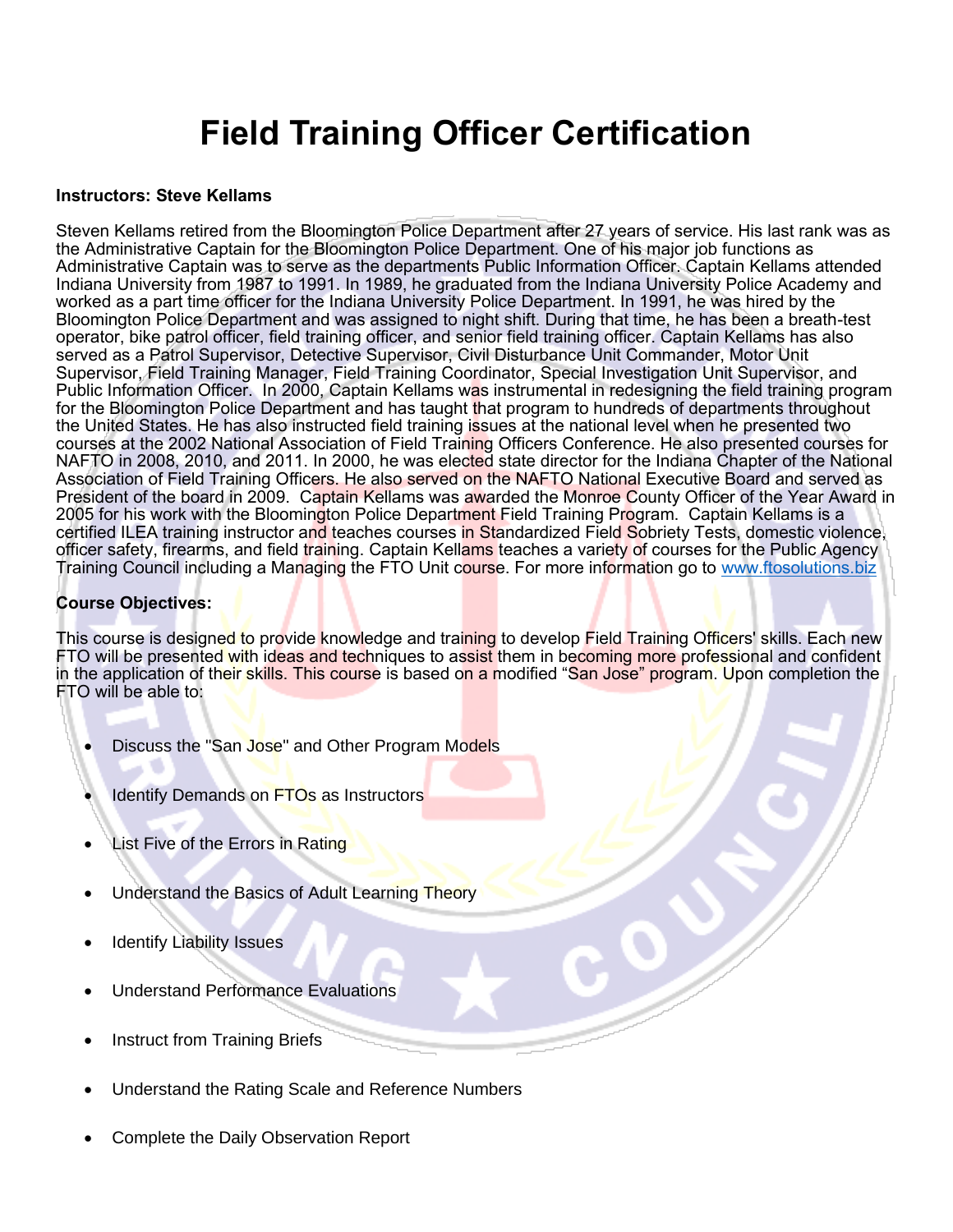- Develop a Scenario and Additional Training Plans
- Understand the Purpose of Program Management and Control

# **Agenda**

# **Day 1**

| Day 1                             |                                          |
|-----------------------------------|------------------------------------------|
| 8:00a.m.-8:30a.m.                 | <b>Registration and Sign-In</b>          |
| 8:30a.m.-9:00a.m.                 | <b>Introduction</b>                      |
| 9:00a.m.- 10:00a.m.               | <b>History of FTO</b>                    |
| 10:00 a.m.-12:00 p.m. FTO Program |                                          |
| 12:00p.m.-1:00p.m.                | Lunch (On Your Own)                      |
| 1:00p.m.-3:00p.m.                 | Roles of the FTO                         |
| 3:00p.m.-4:00p.m.                 | Methods of Instruction                   |
| Day 2                             |                                          |
| 8:00a.m.- 10:00a.m.               | <b>Principles of Learning</b>            |
| 10:00a.m.-12:00p.m.               | <b>Creating the Learning Environment</b> |
| 12:00p.m.-1:00p.m.                | Lunch (On Your Own)                      |
| 1:00p.m.-4:00p.m.                 | Ethics for the FTO                       |
| Day 3                             |                                          |
| 8:00a.m.- 12:00p.m.               | Officer Safety for the FTO               |
| 12:00p.m.- 1:00p.m.               | Lunch (On Your Own)                      |
| 1:00p.m.-2:00p.m.                 | <b>FTO Overrides</b>                     |
| 2:00p.m.-4:00p.m.                 | <b>Additional Training</b>               |
| Day 4                             |                                          |
| 8:00a.m.- 11:00a.m.               | Evaluations                              |
| 11:00a.m.- 12:00p.m.              | Using the DOR                            |
| 12:00p.m.-1:00p.m.                | Lunch (On Your Own)                      |
| 1:00p.m.-3:00p.m.                 | Using the DOR (Cont.)                    |

 $\label{eq:1} \begin{array}{ll} \mathcal{L}_{\text{max}} & \mathcal{L}_{\text{max}} \\ \mathcal{L}_{\text{max}} & \mathcal{L}_{\text{max}} \end{array}$ чÜ.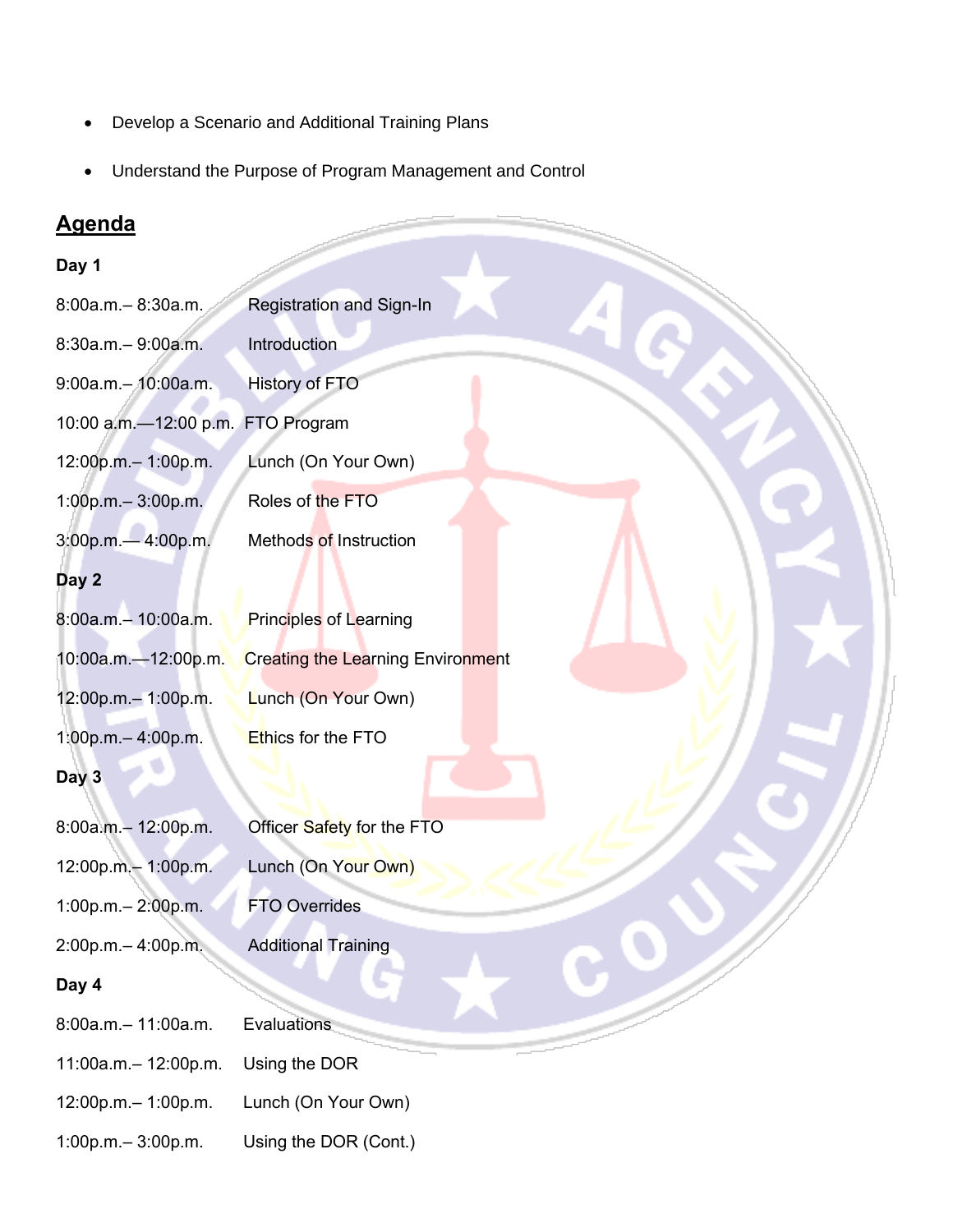3:00p.m.– 4:00p.m. Legal Issues

#### **Day 5**

- 8:00a.m.– 9:00a.m. Practical Exercise 1
- 9:00a.m.– 10:00a.m. Practical Exercise 2
- 10:00 a.m.—11:00 a.m. Written Test
- 11:00a.m.– 12:00p.m. Certificate Presentation

A professional training, education, and certification program offered by Public Agency Training Council (PATC). Successful completion of certification requirements will designate the attendee as a certified Field Training Officer through Public Agency Training Council.

#### **Mission:**

To provide public safety practitioners who specialize in on-the-job training the opportunity to gain recognition for their education and professional dedication to the field training concept. Field training develops new employees into professional and ethical members of the organization. Agencies lacking a properly functioning field training program agencies are open to discredit and liability. A properly organized, supervised, and functioning field training program is critical to the development of an agency.

#### **Purpose:**

- To provide public safety agencies with a training and education program that will enhance the performance of field training.
- To encourage and facilitate continued education and learning in the essential agency function.
- To assist agencies in placing the proper emphasis on post-academy and on-the-job assessment tools.
- To provide Field Training Officers with the skills necessary to adequately train new employees.

#### **Certification Validity:**